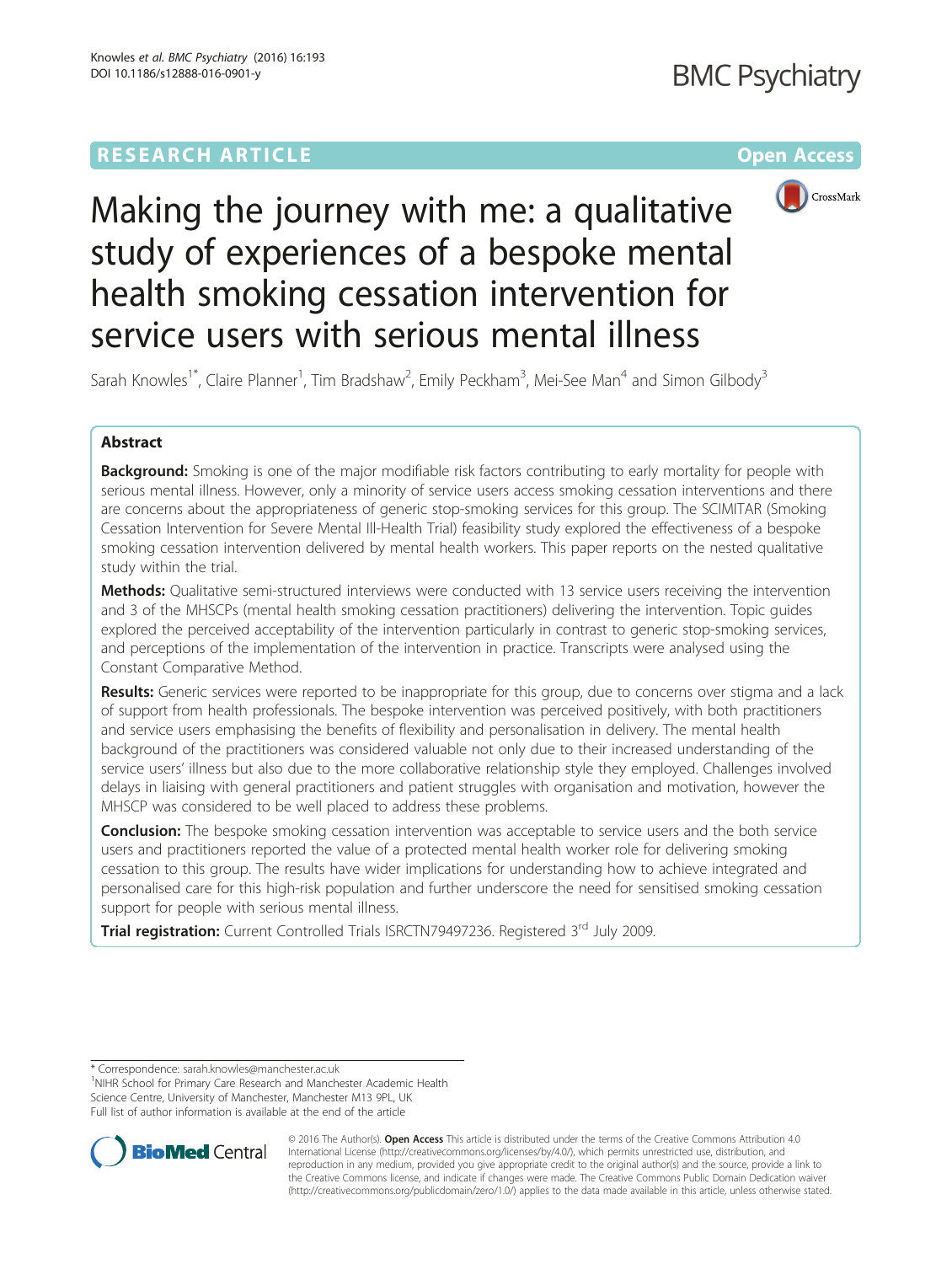## Background

Service users with serious mental illness (SMI) have higher rates of morbidity and premature mortality compared to the general population, suffering the loss of an estimated 13–20 years of life compared to those without SMI [\[1\]](#page-8-0). These excess mortality rates are largely due to modifiable risk factors such as smoking, but there are recognised barriers at the individual, health care professional and systems level to addressing these problems in this population [[2](#page-8-0)–[4](#page-8-0)]. The National Audit of Schizophrenia in 2012 reported that the most serious deficits in care for people with psychosis were in the monitoring and management of their physical health problems [\[5](#page-8-0)]. There is, therefore, an urgent need to identify methods for improving the assessment and management of physical health problems in service users with SMI and to provide comprehensive preventative focussed services.

Smoking is recognised as one of the major modifiable contributors to early mortality for this population [\[6](#page-8-0)]. Tobacco related conditions are estimated to comprise approximately 53 % of all deaths of people with schizophrenia and 48 % of people with bipolar disorder [\[7](#page-8-0)]. People with mental health problems consume 42 % of the tobacco used in England and within this group people with psychosis show one of the highest smoking rates, with smoking suggested as a core factor responsible for their health inequalities [\[8\]](#page-8-0). There is a higher prevalence of smoking in people with psychosis (up to 80 % in people with schizophrenia [[9\]](#page-8-0)) compared to the general population, and people with psychosis are more likely to be classed as heavy smokers [[10](#page-8-0)], therefore representing an especially high risk group to be targeted by smoking cessation programmes. Consequently, addressing smoking in this population is recognised as of major clinical importance. In the UK, the Royal College of Psychiatrist's 2013 report "Whole Person Care: Achieving parity between mental and physical health" argued that parity could be achieved for people by tackling the premature mortality rates of people with mental illness, and specifically advised commissioners to ensure that a major focus of their smoking cessation services was on smokers with mental health problems [[11\]](#page-8-0).

However, despite being as motivated to stop smoking as the general population, only a minority of those with mental illness receive smoking cessation interventions [[12\]](#page-8-0). This may be due to commonly held misconceptions that people with mental illness are unwilling or unable to quit, with reports that services have 'low aspirations' in relation to their smoking status [\[11\]](#page-8-0). Opportunities to engage service users with smoking cessation programmes may therefore be missed, further exacerbating disparities in care. Beyond the negative impact on health outcomes, failure to address smoking behaviour is also discriminatory and neglects the desire and the right of service users with SMI to enter smoking cessation programmes [\[10](#page-8-0)]. As well as barriers to accessing support, there are also concerns about the suitability of traditional smoking cessation programmes for this population [\[13, 14](#page-8-0)], with the fragmentation of mental and physical health services further impeding attempts to provide holistic physical and mental health care.

The SCIMITAR feasibility trial aimed to address these barriers through the provision of a 'bespoke smoking cessation' (BSC) service, where "bespoke" refers to the specific tailoring of the intervention to people with severe mental illness. The BSC was an individually tailored service delivered by a skilled mental health practitioner that aimed to work in conjunction with the participant and the participant's family doctor or mental health specialist. The intervention met NICE guidelines for smoking cessation services at the time of the trial and was delivered according to the Manual of Smoking Cessation (guide for Counsellors and Practitioners [[15\]](#page-8-0)) which forms the basis of client-centred smoking cessation interventions in the NHS via the National Centre for Smoking Cessation Training (NCSCT,<http://www.ncsct.co.uk>). In the SCIMITAR trial the intervention was further adapted to meet the particular needs of his population. Standard NHS smoking cessation includes elements of personalisation, with tailoring of content to the individual recommended in best practice guidelines [[16\]](#page-8-0), but the BSC aimed to specifically tailor content and delivery for people with serious mental illness. As well as delivery by a mental health professional, this included, for example, providing additional face-to-face support following relapse, recognising the motivations for smoking in the context of their mental illness, a focus on home visits and collaboration with other professionals involved in the service user's care.) Full details of the intervention are reported in both the main trial paper and an accompanying paper with case study examples of the MHSCPs work [\[17](#page-8-0), [18](#page-8-0)]. The trial found that smoking cessation was highest amongst individuals receiving the BSC service and participants engaged well with the service, in contrast to those in the usual care group, none of whom accessed NHS smoking cessation services during the trial. It should be noted however that the trial did not demonstrate a significant difference between the intervention and control arms. However, the trial was a feasibility study, intended to establish the feasibility of recruiting participants and delivering the intervention, and was not intended to demonstrate effectiveness. A fully powered trial is underway which will establish this (funded by NIHR Health Technology Assessment, reference HTA 11/136/52.)

The aim of the present study was to qualitatively explore the experiences of service users who received the BSC intervention, particularly in comparison to their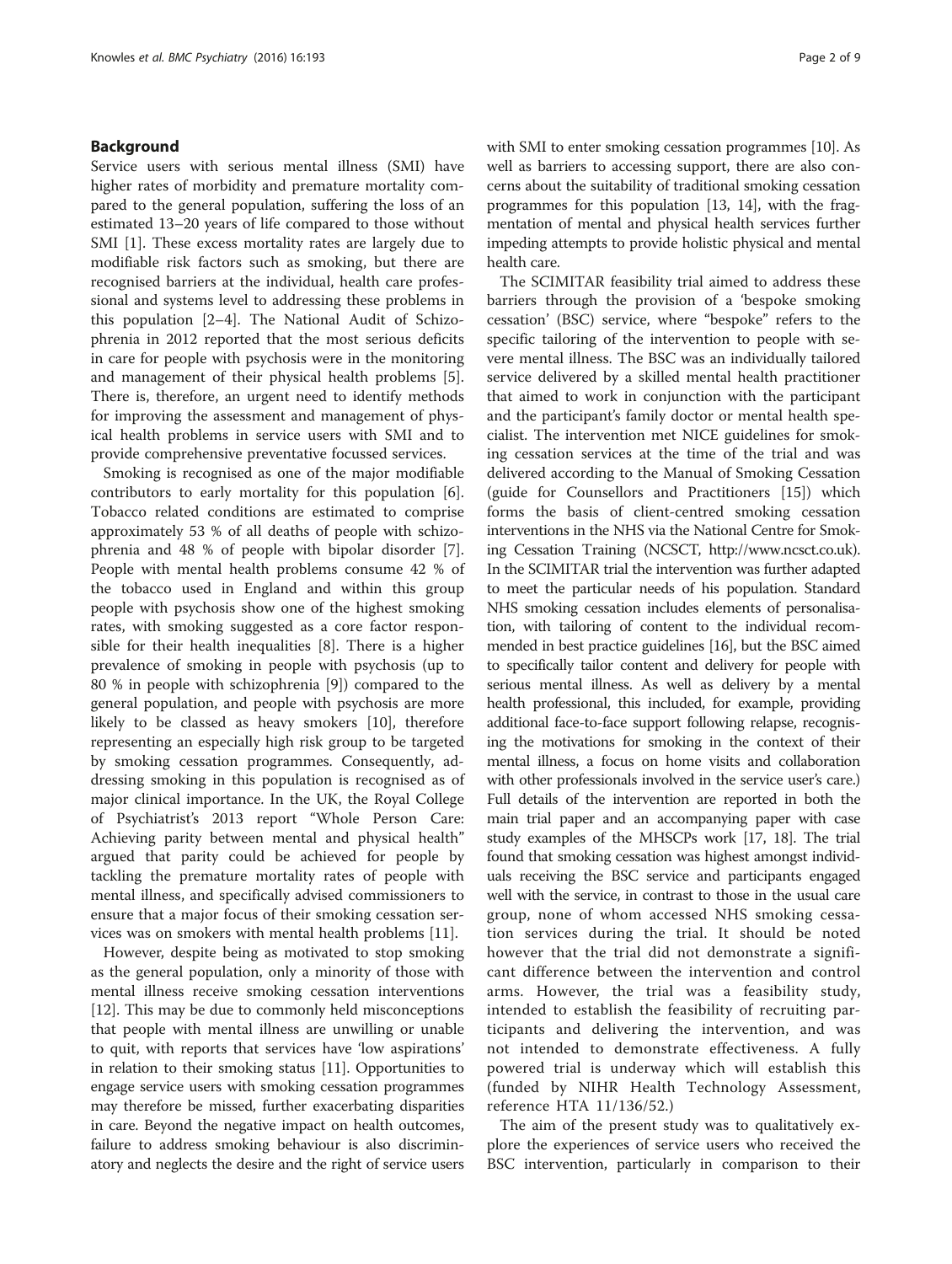experience of standard stop-smoking services and in light of their mental health difficulties. We also interviewed the Mental Health Smoking Cessation Practitioners (MHSCPs) who delivered the intervention at each site, to explore their attitudes toward implementing their training in the delivery of the intervention and to intervention content.

## **Methods**

Sampling was purposive, with invitations sent to participants in the intervention arm of the trial in order to explore experience of receiving the intervention. We furthermore aimed to purposively sample both service users who had completed treatment with their MHSCP and those who had withdrawn from treatment, Service users who had withdrawn were specifically invited in order to ensure that factors impacting on disengagement with the BSC were captured and because we anticipated that disengagement would be an indicator of low acceptability, and this would ensure we captured both positive and negative views.. 15 participants responded to the initial invitation and expressed an interest in participating and 13 were interviewed (the remaining 2 participants were not interviewed due to difficulties arranging the interviews within the time frame of the study.) Interviews took place between August 2012 and January 2013. Ethics approval was sought and granted on Oct 29, 2010, by Leeds (East) Research Ethics Committee (10/H1306/72). Participants provided written consent prior to interviews taking place. After completion of the interview, as a token of thanks for their time, the participant was offered a £10 gift voucher. Participants were not notified of this voucher until after the interview had been conducted so as not to be coercive or cause undue influence over the participant's responses. Interviews were digitally recorded and transcribed verbatim with permission of the participants.

The topic guides were developed by the first three authors and explored:

- Prior experience of smoking cessation, including support received from other primary care or mental health professionals.
- Acceptability of the intervention and satisfaction with the bespoke smoking cessation service (particularly in comparison to previous smoking cessation interventions received).
- Service users' engagement with the intervention; with specific reference to barriers and facilitators to compliance with smoking cessation interventions.
- Implementation in routine care, including perceptions of who is best to deliver the BSC, any anticipated barriers to implementation.

### Sample

13 service users were recruited from across the 3 recruitment sites (5 from Manchester, 6 from York and 2 from Hull). 3 MHSCPs, one from each site, were interviewed.<sup>1</sup> All 3 MHSCPs were female, had experience working in Community Mental Health settings and none had previous experience or training of smoking cessation. Of the 13 service users, 2 were female and the average age was 50 (range 32–68). Only 2 participants were formally considered to have disengaged from the intervention (had deliberately expressed a wish to withdraw or to discontinue with the service). However, the interviews with both service users and MHSCPs indicated that sustaining engagement was problematic for all participants and that withdrawal was not directly related to acceptability in the way we had anticipated. All participants expressed struggles with engagement (The issue of engagement is reported in Theme 3.) rather than a subset of patients withdrawing deliberately due to negative perceptions of the intervention. Consequently we finalised data collection once we believed data saturation had been reached rather than attempting to further sample according to the original framework.

Participants in the qualitative sample had a similar profile of smoking history and quit attempts to the trial population overall [\[17](#page-8-0)] – the sample participants had smoked for an average of 32 years and had tried to quit 5 times, with full trial sample having an average age of 27.1 and also an average 5 quit attempts. All of the participants in the study were White British. Regarding diagnosis, 5 of the service users had Bipolar disorder, 6 had Schizophrenia (3 reported Paranoid Schizophrenia) and 2 had Depression with Psychosis.

#### Analysis

Transcripts were read independently by two authors (SK and CP) and analysed using the Constant Comparison method [[19\]](#page-8-0). Constant comparison aims to inductively identify themes through categorising and coding data and exploring connections between them, repeating the cycle across the data set until theoretical saturation is achieved. Emergent themes were discussed and verified with a third author (TB). Analysis was finalised prior to the completion of the quantitative analysis and was therefore blind to study outcome.

The MHSCPs transcripts were initially analysed independently from the patient transcripts, but the analysis was combined when preliminary readings suggested consensus in core themes across the two data sets. We also observed that novel insights could be synthesised across the two samples to provide a holistic picture of the intervention, with complementary perspectives and insights on acceptability of the interventions and challenges encountered. Similarly, the transcripts of participants that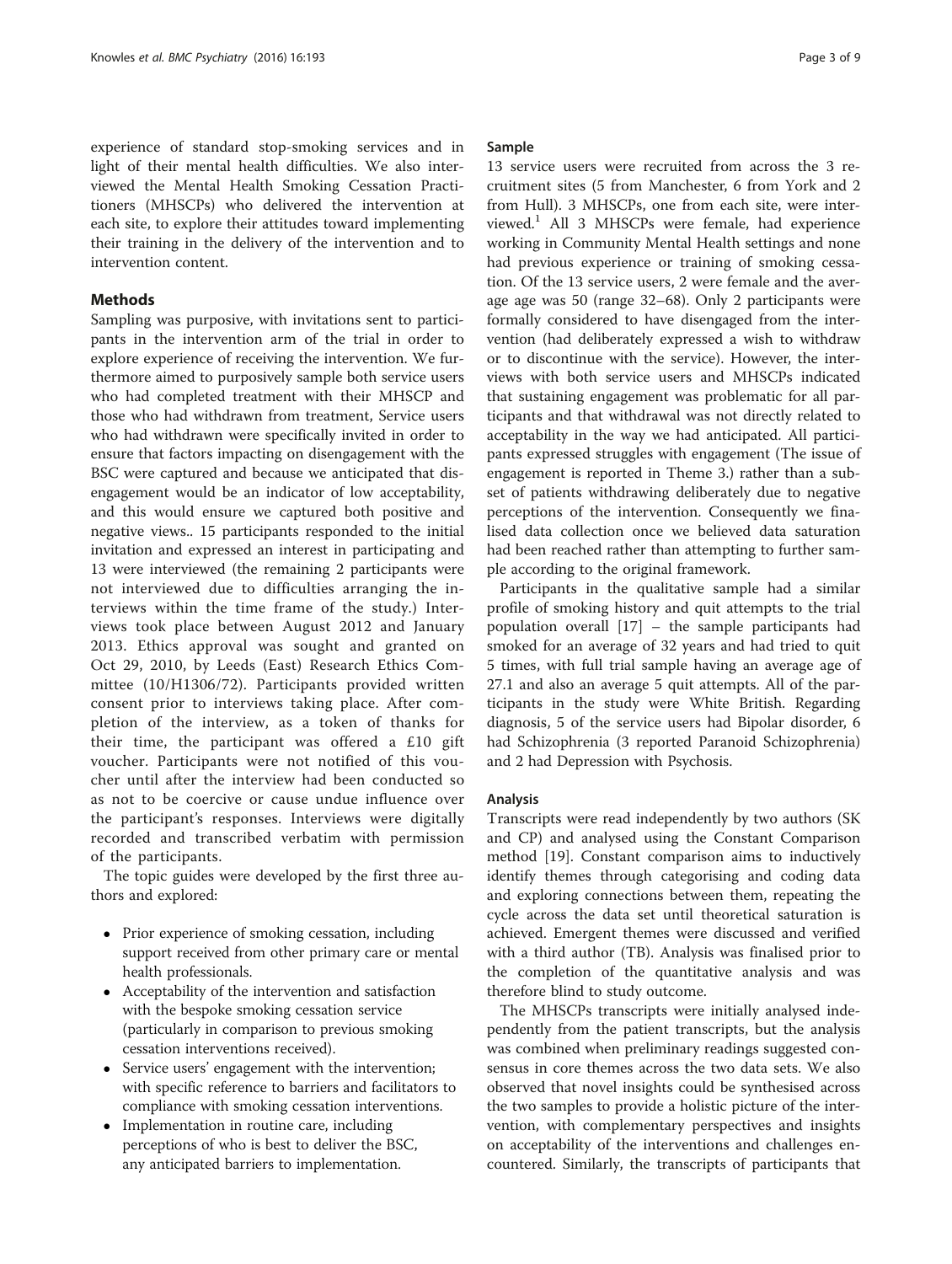completed the intervention and those that disengaged were analysed together and synthesised to represent challenges to engagement with smoking cessation, rather than exploring differences between subsamples. Although only 2 of the participants were formally considered to have 'disengaged' (having been discharged due to a lack of contact with the MH-SCP), both service users reported positive experiences with the intervention itself, suggesting other circumstances may have contributed to their disengagement, and even service users considered to have engaged with treatment reported difficulties maintaining motivation and planning future sessions. It was therefore felt that these data were best captured through over-arching themes rather than treated as independent.

## Results

We identified three main themes, reflecting the problems that service users with SMI encountered in terms of smoking cessation in routine care, the perceived benefits of the bespoke intervention for this population, and finally barriers to the intervention in practice.

## Theme 1: generic stop smoking services experienced as unsuitable, and a lack of support from health professionals for smoking cessation for service users with SMI

Participants reported a lack of support for smoking cessation in current primary care and mental health services, both implicitly through a lack of support for cessation or through services appearing not to prioritise smoking cessation for this group, and explicitly in the form of professionals advising against quit attempts.

"When I go for an appointment and if they're catching up on their records, and it comes to smoking and they say how many are you smoking, do you still smoke. I say yeah, and they say, you know you should really start trying to give up now, don't you? You know, just things like that. There's nothing based upon a reason to encourage me not to". M1024

"Doctors are always recommending me to give up smoking. Yes. I can't really remember what they said. They just say, 'Do you smoke?' And I say yeah, and they said, 'Give up'. And the nurses, they say we can help you but that's all they say. It's sort of…they can give out patches but the only really advice they give is, one time they said, 'Now really try this time, [patient name]. Really try'. And I was like alright. They just signed the prescription and I take it away and try, so that was that". M1037

In other cases, health professionals actively discouraged smoking cessation attempts, either due to concerns about the impact on service users' mental health or due to a perception that prescription only stop-smoking medications are unsuitable for people with SMI:

"I've actually had a doctor turn round and say, after quite an episode which was quite a lengthy episode, and I talked about giving up, he said, oh no, you don't want to be giving up at the moment. So it was kind of like a medical permission to carry on smoking… The doctor might say, as he said, terrible thing smoking. But never actually say, you should give up, and I'll refer you. I've had to ask for that. The last thing you want to think about is giving up, that sort of comment comes across". Y1085

"[The practice nurse] just simply said, "We're not putting you on the Champix", and the other one as well, "Not putting you on them". And that was it. I was out the door, gone". M1100

The MH-SCPs themselves acknowledged a lack of support for smoking cessation in people with SMI delivered through existing services:

"Even though I knew it was an issue, it's not something that had really been at the forefront of my mind, and thought that we necessarily should be really targeting and addressing. So that did make me rethink about my own practice, and about how we do approach that with people… when I did the training, it did make me think more that actually we don't do enough, and there is ways in with people. And aware that I've been guilty in the past, especially when working in acute in-patient units, thinking that maybe this isn't the best time for people to give up smoking, and giving those messages out". MHSCP1

## Theme 2: the benefits of the MH-SCP role and the bespoke intervention for service users with SMI

The perceived benefits of the MH-SCP included both the bespoke nature of the intervention, with the practitioner able to personalise the treatment to the individual and their circumstances, and the sensitisation of the intervention to the particular mental health needs of the individual.

#### Providing a bespoke smoking cessation intervention

The bespoke nature of the intervention enabled personalisation to service users, both in terms of their individual needs (such as whether they preferred to cut down or quit, preferring visits at home or elsewhere), their condition (their mental health diagnosis, symptoms and medications) and their specific health care context (in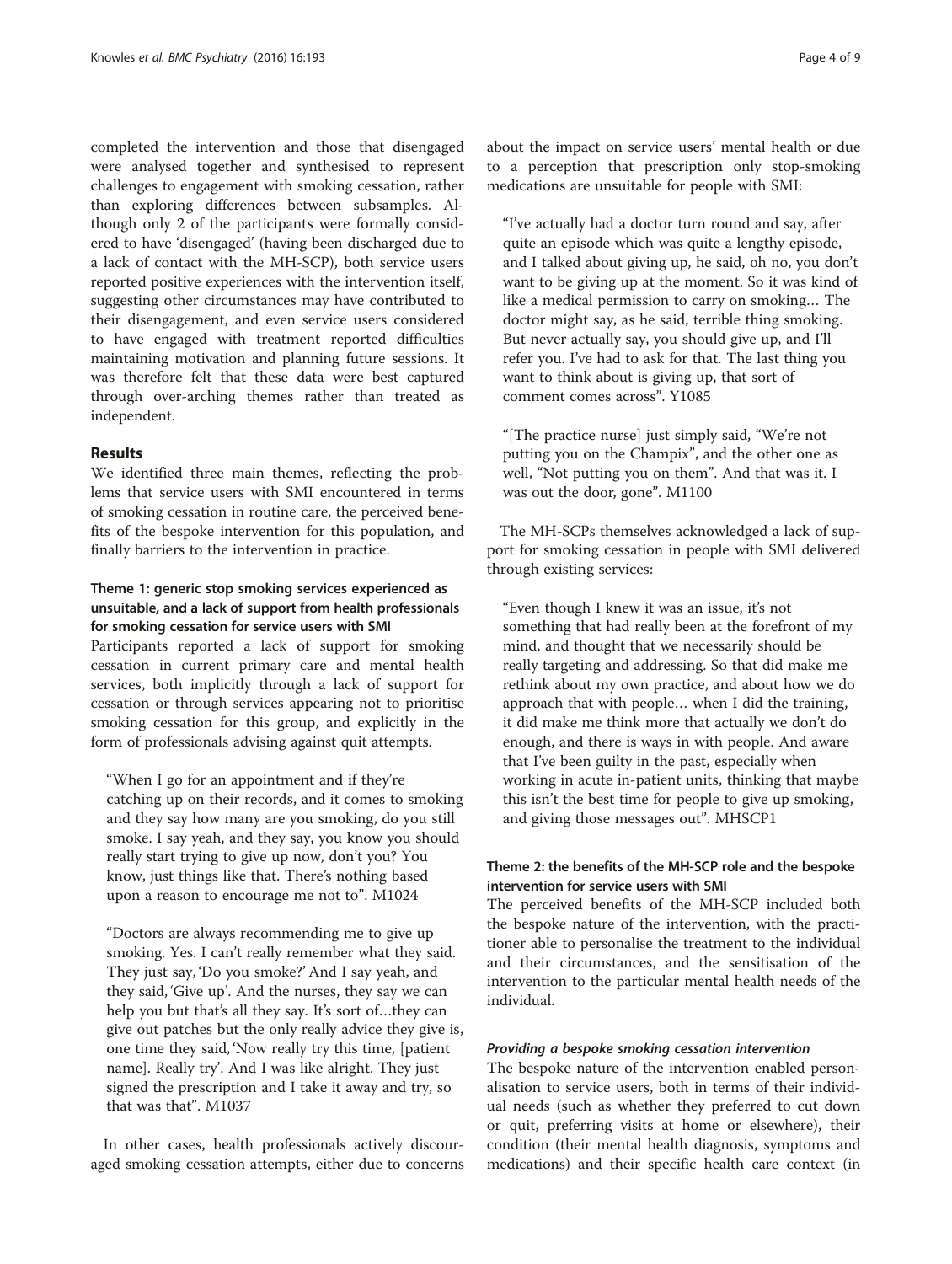terms of working with the existing network of care coordinators, GPs and nurse prescribers and psychiatrists).

"You work flexibly, they get someone that's got some understanding of their mental health issues, someone who can work with, you know, have the time to work with the other network of people that are involved with them as well". MHSCP 3

"It was individual to the person really, flexible to their needs, like seeing them when they wanted within reason and then not putting too much pressure on them…just tailored to the person see what works for each person… It was interesting how each person was completely different what they wanted to do and what they wanted from me and how motivated they were and everything…you can't just say 'I've got to read this script'". MHSCP2

"there's a mental health history, sort of checking out who their key workers are, where they feel they are with their mental health at that time, and the psychiatric medication that they're taking…stopping smoking can have an impact on certain medications so it was needing to know that, checking out that they were okay for me to liaise with any mental health workers, GPs et cetera. And it was just really getting a feel for where they were at". MHSCP 1

## Providing smoking cessation sensitive to the mental health needs of people with SMI

In regard to sensitisation, service users appreciated the greater mental health knowledge and awareness of the MH-SCPs, particularly in contrast to routine services where service users reported anxiety about stigma attached to their condition:

"It wasn't just a stop smoking clinic for Tom, Dick and Harry, she understood the mental health side, which is obviously a big concern… Because I wouldn't go to a normal - because I'm frightened…Well [the MHSCP] knows what I've got. Whereas if you go to a normal stop smoking thing and they know you've got mental health problems then it's stigma isn't it?… you've got to trust the person who you're talking to and be comfortable with them, especially on mental health issues". H1098

The MH-SCPs also reported that service users they saw had struggled with generic services being inappropriate and with concerns about stigma:

"I did have one chap that came…and he'd been to normal standard NHS services, to a group, and he had a diagnosis of bipolar, and … she'd given them all a prescription request sheet for Champix. He went to

see his GP and his GP said, 'I'm not giving you Champix, you've got bipolar'. So he came back next week, and he was the only one in the room that hadn't been given the Champix. And he said he felt really awkward. 'How do I explain why I couldn't have the Champix?' He said, 'I didn't want to tell them it's because I had a mental health problem'". MHSCP 1

The appreciation of the mental health background of the MH-SCPs was not purely knowledge based however – service users also emphasised the benefits of the more collaborative or compassionate style of working that they attributed to the mental health background of the practitioners, again in contrast to their experiences with generic stop-smoking services in Primary Care:

"The nurses, they don't give you much time to talk about it really. They just sort of pack you off with some boxes of patches. [The MHSCP] listens to your mental health problems as well, what you're thinking…she helped me to… feel at ease about not being so hard on myself again if I'm suffering from illness…she gave me a lot of peace of mind". M1037

"I found that the relationship I had with [the MHSCP], was such that she was supportive without pushing. And it's very much the case that she was there to help, for advice, rather than to ram anything down my throat…It becomes more of a therapeutic relationship, rather than the nurses making me, or the nurses leading me, whereas in a therapeutic relationship, it's the nurses walking along beside me, making the journey with me rather than pushing me". Y1053

The MHSCPs themselves also reported that their mental health background enabled a more holistic approach to smoking cessation:

"I think you can train anybody to deliver smoking cessation, but it doesn't work if you don't understand the issues of people with serious mental illness…you can't deliver it cold, you can't just work on smoking with somebody with a serious mental illness, if they're complex, they've got lots of other things going on, you have to take them as a whole". MHSCP 3 "It's about engagement as well, that therapeutic alliance, it's all that sort of stuff. If somebody's got that with somebody and they have the smoking cessation skills as well, then I think they're best placed to support that person". MHSCP 1

## Theme 3: reported challenges and barriers

The main reported challenges were at the service level (concerning interactions with Primary Care) and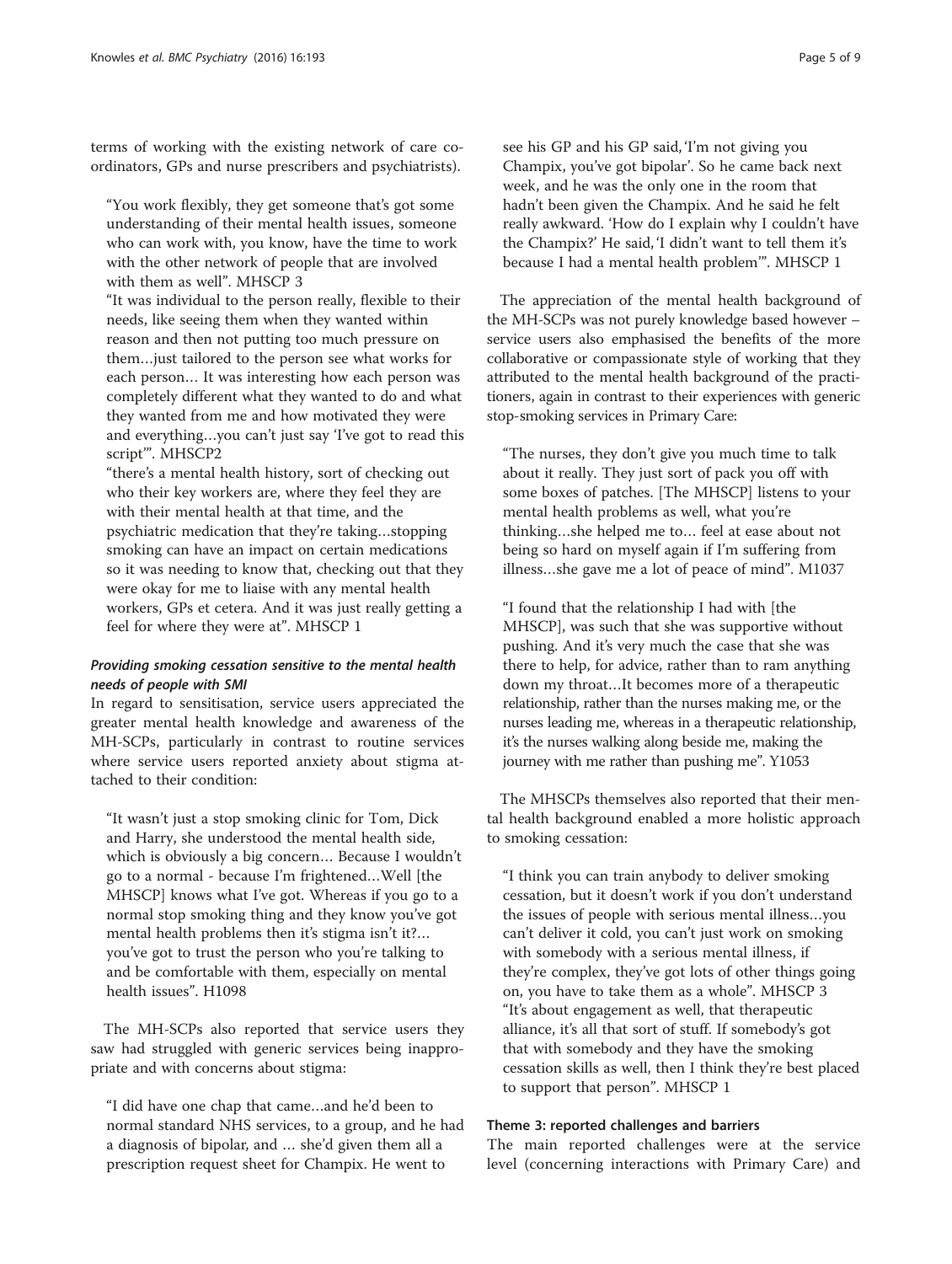at the patient level (concerning difficulties sustaining engagement).

#### Service level barriers – integration with primary care

MH-SCPs reported that smoking cessation work was best delivered by someone with protected time and space for the role, which would be difficult to achieve in current routine care:

"You could put this work into the mainstream, you know, into CPNs [Community Psychiatric Nurses] work, but I don't know that everybody would do it, that's the thing, and how much time and attention they would give, because you need to be quite focused". MHSCP 3

"Whether if they said to people in CMHTs just get somebody who does a specific smoking cessation speciality I don't know if it would work because say at [Community Residential Unit] they had a smoking cessation worker there who I met and I'm like 'Well why am I here like?' And it's because her role just was eclipsed and she was just doing the general support work. So you'd have to have a specific… you'd have to be quite regimented in doing your work". MHSCP 2

The practitioners also reported some barriers to working in Primary Care, specifically around effectively liaising with GPs, which was also reported by service users and which could cause delays to treatment:

"If the GP wouldn't prescribe… then you're chasing it up and then when the client goes it's not there and they get annoyed that they've wasted a visit to the doctors. Some GP surgeries refused to do it on my recommendation and had to see the client. So then the client had to make an appointment with the GP which just didn't happen. So then I'd say well I'll give you a letter to take with the doc… and then they lose the letter". MHSCP2

"I would have said, if anything, my own doctors let [the MHSCP] down because she would put things in to request for things that I needed, but they weren't coming through quick enough… I think we used to sometimes do texts, can I just check, have you spoken to my doctor? And she'd say, I've written the letter. And I'd go across and try and pick up my prescription, and it just wouldn't be ready". H1066

It was nevertheless emphasised that the MH-SCP role was best placed within primary care, and that mental health workers were uniquely placed to bring together primary and secondary services for this group:

"A lot of the people with serious mental illness are now seen in general practice and nowhere else…so people are handed back to general practice, to benefit the most people, there'd have to be something done in primary care". MHSCP3 "Well they've [mental health workers] got the skills, they'll already be working with the client group, they'll have the contacts, they'll have the links…I think it will fit together better. Because I think this should be integral rather than seen as a separate service". MHSCP 1

Service-user level barriers – motivation and disorganisation Both service users and practitioners acknowledged a core problem around maintaining engagement and motivation. Although all the service users who joined the trial had expressed a desire to cut down or quit smoking, sustaining their engagement, particularly during or after condition relapses could be problematic and service users themselves reported the need for support to be accessible when the 'window of opportunity' was open:

"It [starting the intervention] was over Christmas, and before Christmas I really, really wanted to quit, and I was ready to quit. But when I saw [the MHSCP], I don't think I was ready to quit… When things get a bit rough, I start smoking. And that really [happened] actually about a couple of month before I started seeing [the MHSCP]. If I'd have started seeing her in the first place, it would have been a different tale. I would have quit, and I know I would. Timing, timing. Getting the timing right". Y1084

"I'd started to go through a little bit of an up and downer, I felt as though I took it serious and I wanted to do it, and then something would come along and sort of like take my mind off everything… I just lost all, you know, so it weren't the fault of anybody, other than the mind of me". H1066

Other service users who struggled with cognitive or memory problems also had difficulties sustaining their smoking cessation:

"It was working and then all of a sudden I'm smoking 20 cigarettes a day, and it's like, to be honest, I can't remember it … a lot of my memories from then are very cloudy. I can't remember in detail things like, you know, like you're asking, why did I start smoking again". M1024

The MH-SCPs reported that this problem was complicated by the often chaotic lifestyles of people with SMI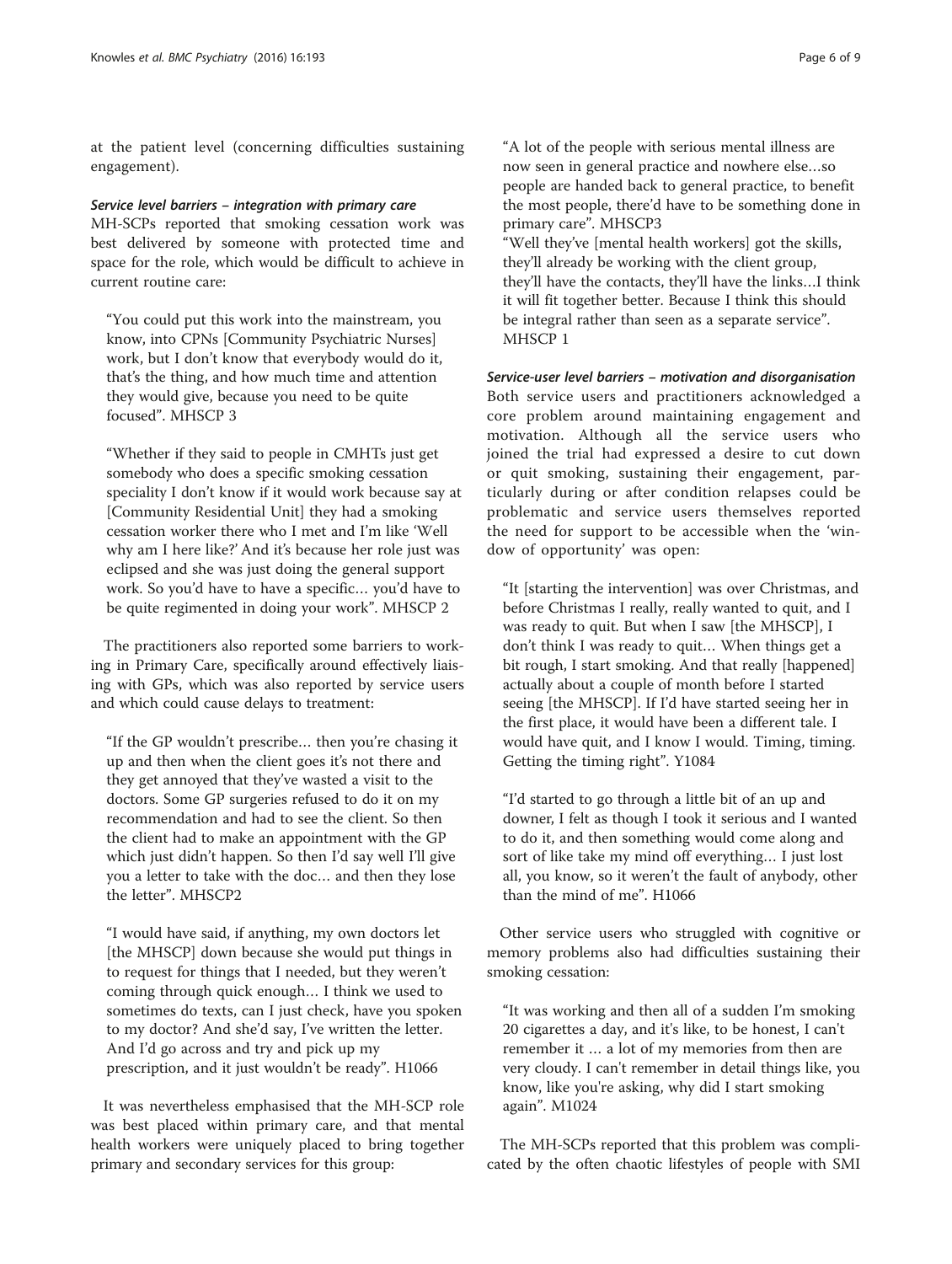and their difficulties in organising and adhering to a smoking cessation plan:

"She disengaged and was texting me saying, 'Oh I've not done too well this week so can you come next week?' And I'd go and she wouldn't be there… even if I could say only one of my clients attended every appointment [but] none of them did…I think it's reflective of the patient group really…. they're just so chaotic, very few of them had diaries and if they did it wasn't really like a diary it was a notebook that was all upside down… they'd just write on one page that you were coming and then they just put it in a drawer". MHSCP 2

However this problem was seen as reaffirming the need for the personalised and proactive care that the MHSCP could provide:

"She would lose the prescription, the house was, you know, quite chaotic, she'd lose them, then she'd think she'd run out of them and she'd get muddled with them, so I had to do quite a bit of work around that really, I mean, if I went in her house now, I know exactly where she keeps everything and where she loses everything! I don't know if that was my role, but it helps!". MHSCP 3

"Mentally ill people probably do benefit from this service because it's not that they can't think for themselves in the same way as other people, but it's more a case of they can't organise themselves or their thoughts in the same way as other people. So they probably just need that little bit of extra help". M1024

Participants emphasised that problems with motivation should not be equated with not wanting to give up, and that flexibility allowing them to re-engage would be important:

"Probably [it's] because at that time, it's too much for them to add to what's going on in their lives … you don't completely abandon them … So maybe if you just keep… keep going back to them. You're saying look, we're here and we'll keep letting you know we're here". M1024

## **Discussion**

The study explored the acceptability of a bespoke smoking intervention for people with SMI though interviews with participants receiving the intervention and practitioners trained to deliver it. The data suggest that the intervention has the potential to increase both access to and acceptability of smoking cessation for this high risk group. The findings offer confirmation that generic smoking cessation services are likely to be unsuitable for this group, and that currently there is a lack of support for smoking cessation offered in Primary Care. Participants reported that health professionals could explicitly discourage quit attempts, consistent with concerns about diagnostic and treatment overshadowing for this group [[20\]](#page-8-0), which refers to the tendency for services and health professionals to prioritise management of one conditions (in this case SMI) at the expense of others (physical health).

The mental health sensitised intervention offered here was perceived as more appropriate and acceptable for service users. The bespoke nature of the intervention enabled practitioners to tailor the intervention to individuals in terms of both their mental health and medication status and their individual preferences and levels of motivation. It was notable that both participants and practitioners considered the mental health background of the MH-SCPs to be important not only in terms of understanding medication needs or avoiding the anxiety around stigma (both of which reduced the acceptability of generic services), but also for the more collaborative and supportive relationship style that the MHSCPs employed and which was considered essential for working effectively with this patient group. It is well established in the literature on dual diagnosis that additional support and assertive outreach are crucial components of tailoring interventions to this particular population [[21\]](#page-8-0). The study reported here demonstrates that service users perceived the MH-SCPs as particularly suited to building these more supportive relationships with them and that they are equally valued in the context of smoking cessation.

The MHSCPs also emphasised however the importance of a protected space with protected time to focus on smoking cessation outside of routine support work typically provided by mental health workers and felt that the role was best placed within primary care. It is recognised that people with SMI can be disadvantaged by fragmented care and risk 'falling through the gaps' [[22](#page-8-0)] and the data demonstrate how MHSCPs, if given a protected space to focus on smoking cessation, were able to liaise between primary and secondary services. Given that one-third of people with SMI are only seen in primary care [[23\]](#page-8-0), this finding supports the need for physical health initiatives for people with SMI to be integrated within primary care.

Both service users and practitioners acknowledged that wavering motivation levels and difficulties in organisation were a particular problem for this group. The need to provide the intervention at 'the right time' suggests that maintaining open access to the intervention is necessary so that service users can re-engage with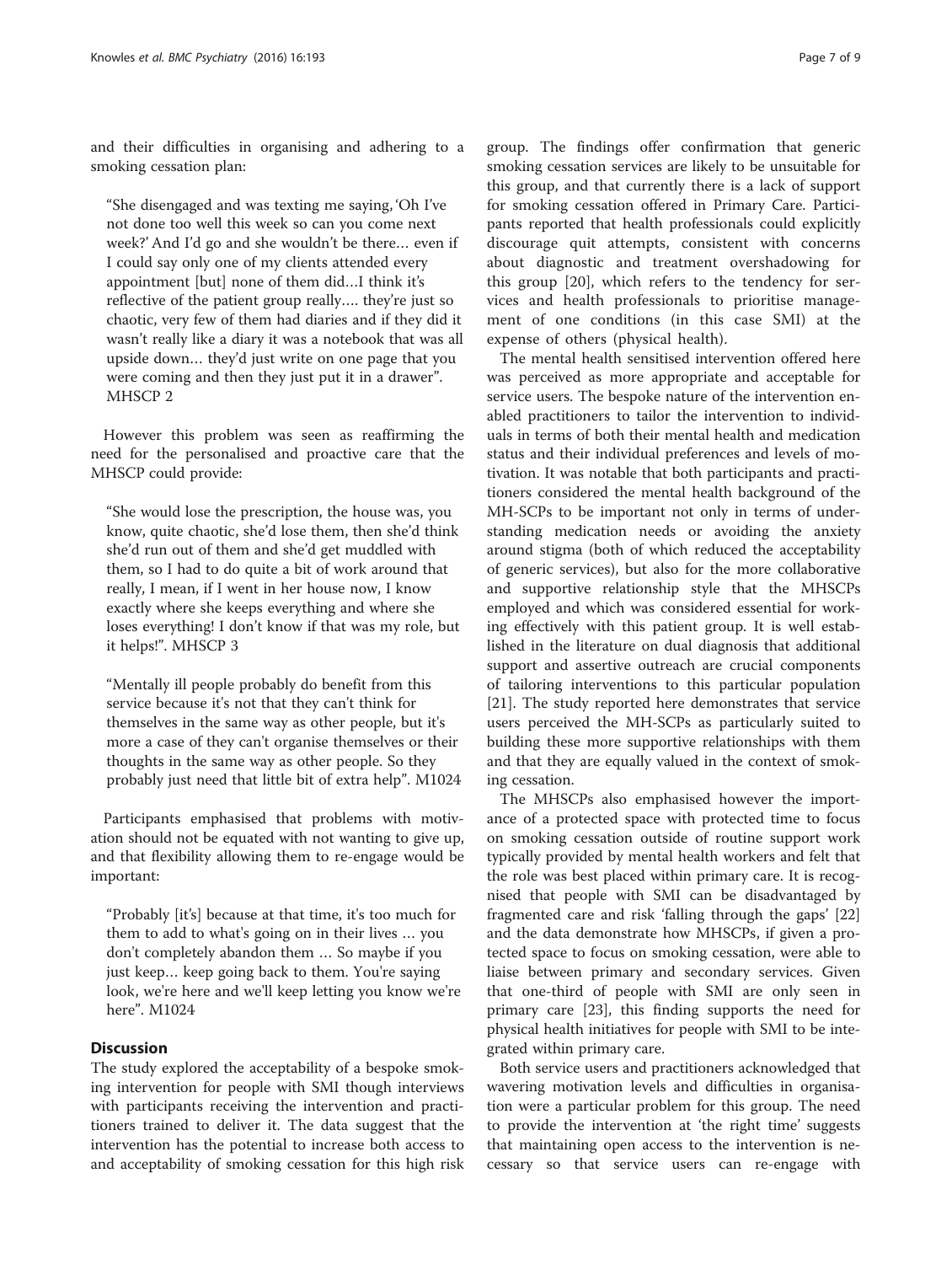treatment when they are ready, but there are clearly questions around whether such a model is sustainable in routine care. It may be more pragmatic for future research to explore whether explicit motivational or organisational support, for example through provision of text based reminders (which has been demonstrated to improve anti-psychotic medication adherence [\[24](#page-8-0)]) could be built into the interventions to maintain engagement. Another implication of this finding however, is that problems with motivation and engagement should not be construed as reflecting unwillingness to reduce or quit smoking, but rather reflect the difficulties faced by this group in maintaining abstinence or a reduced rate of smoking over time.

#### Limitations

Firstly, the included sample size is small. However, the emergent themes were highly consistent across participant and professional reports which support the robustness of the findings. Secondly, inevitably participants in the study reflect those who wished to engage with smoking cessation services and findings may not generalise to other service users with more complex needs and/or lower levels of motivation. However, the aim of the trial was to provide bespoke smoking cessation to service users who requested treatment, not address motivation to quit for those who may be unwilling, and motivation was revealed to be complex and fluctuating even amongst this group.

Thirdly, while service users in the study were positive about their experiences with the MHSCPs, this may reflect that the practitioners who volunteered for the training were especially motivated or reflect the relatively small number of cases each MHSCP had to manage. The MHSCPs themselves also questioned whether their role was feasible within routine care if protected space could not be maintained. It will be important in larger trials of such interventions to determine if the experiences of the practitioners in the pilot study generalise to larger cohorts of MHSCPs and also to address implementation within everyday workloads within existing care services.

Finally, in terms of generalisability, only 2 of the interviewed participants were female compared to 40 % in the overall trial population, suggesting women were underrepresented in the study. The sample was also exclusively White British, indicating that further work is necessary to explore the acceptability of a bespoke intervention to other ethnic groups.

#### Implications

Better implementation of physical health care for people with serious mental illness is a recognised priority internationally, with a need for greater understanding of how

to deliver integrated physical health programmes effectively for this population [[25\]](#page-8-0). In the UK, the Mental Health Foundation report "Crossing Boundaries" identified nine areas of good practice which could be targeted to achieve more integrated care, but highlighted that having "staff who understand the holistic nature of health care and have no professional defensiveness about working closely with colleagues in other disciplines, and with patients and families" (p7) were key to quality integrated care [\[26\]](#page-8-0). The data collected here demonstrates what this may look like in practice for physical health initiatives for service users with psychosis. This would involve staff, trained in delivery of both physical and mental health interventions, who are able to effectively liaise between primary and secondary care services, and who also commit to working flexibly and sensitively with service users with complex needs. The evidence reported here can complement initiatives such as ReThink's physical health pathway [[27\]](#page-8-0) through the identification of professional and service level issues that could potentially hinder the implementation of such initiatives in practice.

## Conclusions

Service users with SMI are often excluded from typical stop-smoking services, either due to such services being inappropriate for them or due to a lack of support to engage with smoking cessation from health professionals. The findings reported here demonstrate that, although service users with SMI can struggle to sustain motivation and engage with treatments, they are willing to engage with smoking cessation practitioners who can understand their mental health problems and who are able to work flexibly and collaboratively with both the patient and with others involved in their care.

## **Endnotes**

Manchester and York each had one MH-SCP for the duration of the study. Hull had two MH-SCPs. The second Hull practitioner was unavailable for interview due to emigration.

#### Acknowledgements

The National Institute funded the Smoking Cessation Intervention for Severe Mental Ill Health Trial (SCIMITAR) for Health Research (NIHR) Health Technology Assessment (HTA) Programme (project number 07/41/05). Dr Knowles was supported by a fellowship from the NIHR School for Primary Care Research.

#### Availability of data and materials Not applicable.

#### Authors' contributions

SK, CP, TB and SG designed the study. SK and MM conducted the interviews. SK, CP and TB analysed the data. SK, CP, TB, SG and EP contributed to interpretation of the findings. SK, CP, TB, EP, MM and SG contributed to the final manuscript. All authors read and approved the final manuscript.